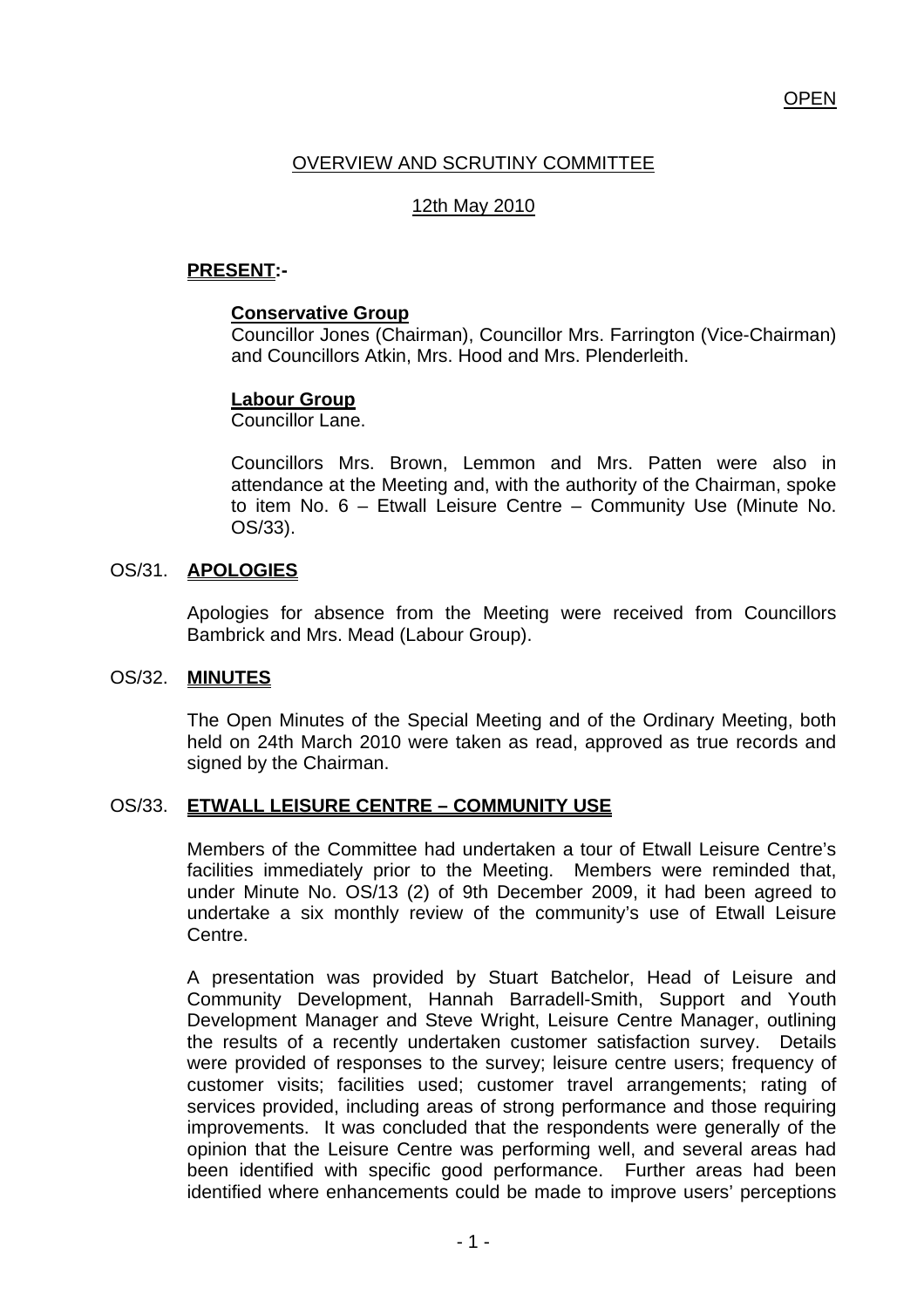of the Leisure Centre. As requested by the Leisure Centre Manager, customers had also expressed a preference regarding the swimming pool lane layout.

The usage figures identifying the various categories of activity and the total number of participations for the last two quarters, together with total usage figures since the new Leisure Centre opened on 5th August 2009 were provided. Further details then provided on membership; use of changing facilities; notable achievements; partnership working and award recognition. Programming of a variety of classes and schemes was discussed, together with future events.

The Committee had previously been advised that the Leisure Centre's budget was projected to be overspent by £100,000. However, the outturn was expected to be closer to the original budget expenditure, equating to an approximate cost to the Council of 55p per user. The tremendous effort by Leisure Centre staff to increase income levels and control costs was acknowledged.

Arising from the presentation, Members of the Committee and those in attendance raised a number of issues, to which detailed responses were provided. The areas discussed included hours of opening for community use; the possible provision of user loyalty cards; additional activities for the over 50's, young mums and pre-school children and teenage boys; further negotiation with John Port School to access additional daytime community use; car parking issues and public access in the day to changing room facilities during term time.

At 6.45 p.m., Councillor Atkin left the Meeting.

**It was agreed:-** 

- **(1) To note the detailed report provided, together with Members' comments.**
- **(2) To receive the budget outturn figures for the Leisure Centre with the end of year accounts at the next Overview and Scrutiny Committee Meeting on 30th June 2010.**
- **(3) That a further review of the community's use of Etwall Leisure Centre, together with an update of the Centre's progress at a national level, be undertaken in six months time.**

## OS/34. **BROADBAND – REVIEW REPORT**

Under Minute No. OS/28 of 24th March 2010, it had been agreed that Officers revisit the wording of some of the recommendations within the Broadband Review report. The document had been updated for the Committee's final consideration. The Chairman raised the issue of external funding. In considering the updated report, it was noted that there was no inclusion of the commitment by BT to upgrade broadband within the Swadlincote area. The possibility of acquiring funds from Section 106 payments; the provision of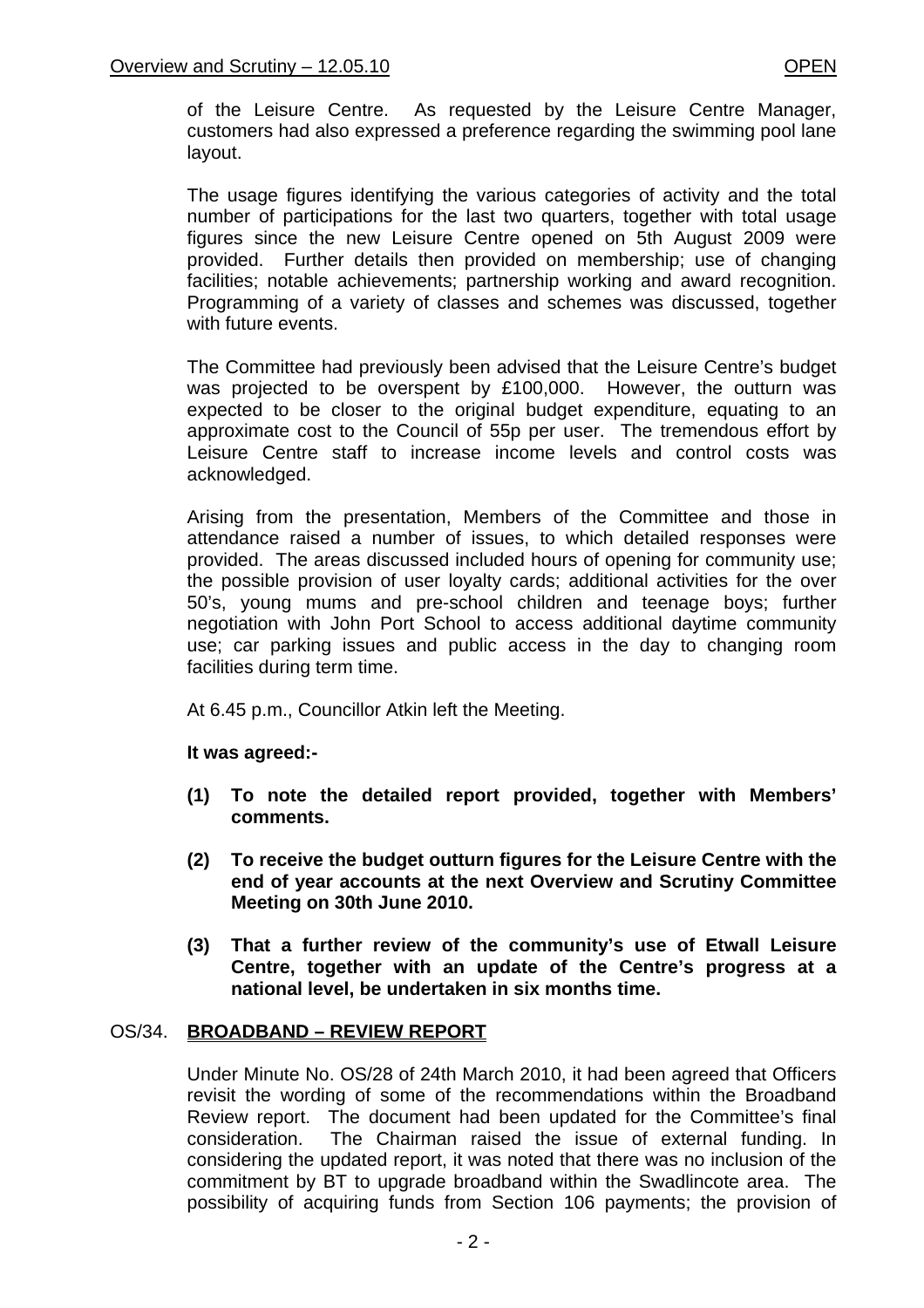superfast broadband to rural communities in line with existing facilities for some schools and encouraging parish councils to begin raising funds towards improved broadband provision, were also discussed.

Nigel Glossop, Head of IT and Business Improvement and Councillor Mrs. Plenderleith were thanked for their work on this review area.

## **It was agreed:-**

- **(1) That the Committee approves the Broadband Review Report and agrees the recommendations contained within it, subject to Members' comments as detailed above.**
- **(2) That authority be delegated to the Chief Executive, in consultation with the Chairman of the Committee, to approve any further, minor amendments to the report within the next few days.**
- **(3) That the review report be submitted to the next Meeting of the Environmental and Development Services Committee for its consideration.**

## OS/35. **CRIME AND DISORDER – UPDATES FROM TASK GROUPS – REVIEW OF SAFER NEIGHBOURHOODS FUNDING SCHEME**

Under Minute No. OS/25 of 24th March 2010, the Committee agreed a series of recommendations. Task groups were appointed to review the Safer Neighbourhood Funding Scheme's current application form, guidance notes and associated correspondence. Other areas for review comprised existing quarterly/annual deadlines; the maximum amount of funding per project; the post-christmas big pot and advance payments of grants. The task groups had now met and their findings were reported. Members were apprised of the recommendations that had arisen from the review in relation to each area. It was suggested that the term "capital expenditure" in paragraph 9 (1) on page 4 of the applicant's guidance notes, required further detailed explanation.

Chris Smith, the Safer Communities Manager, thanked the Committee for its support in the exercise.

**It was agreed that the Committee accepts the review of the Safer Neighbourhood Funding Scheme and recommends to the Safer South Derbyshire Partnership the proposed amendments to the Scheme, the associated application form and guidance notes.** 

## OS/36. **ANNUAL REPORT 2009/10**

Members received a copy of the Annual Report of the Overview and Scrutiny Committee, which had been presented in draft form to the previous Meeting (Minute No. OS/29 refers). It was suggested that Members advise Officers of any final amendments considered necessary to the Report within the next few days.